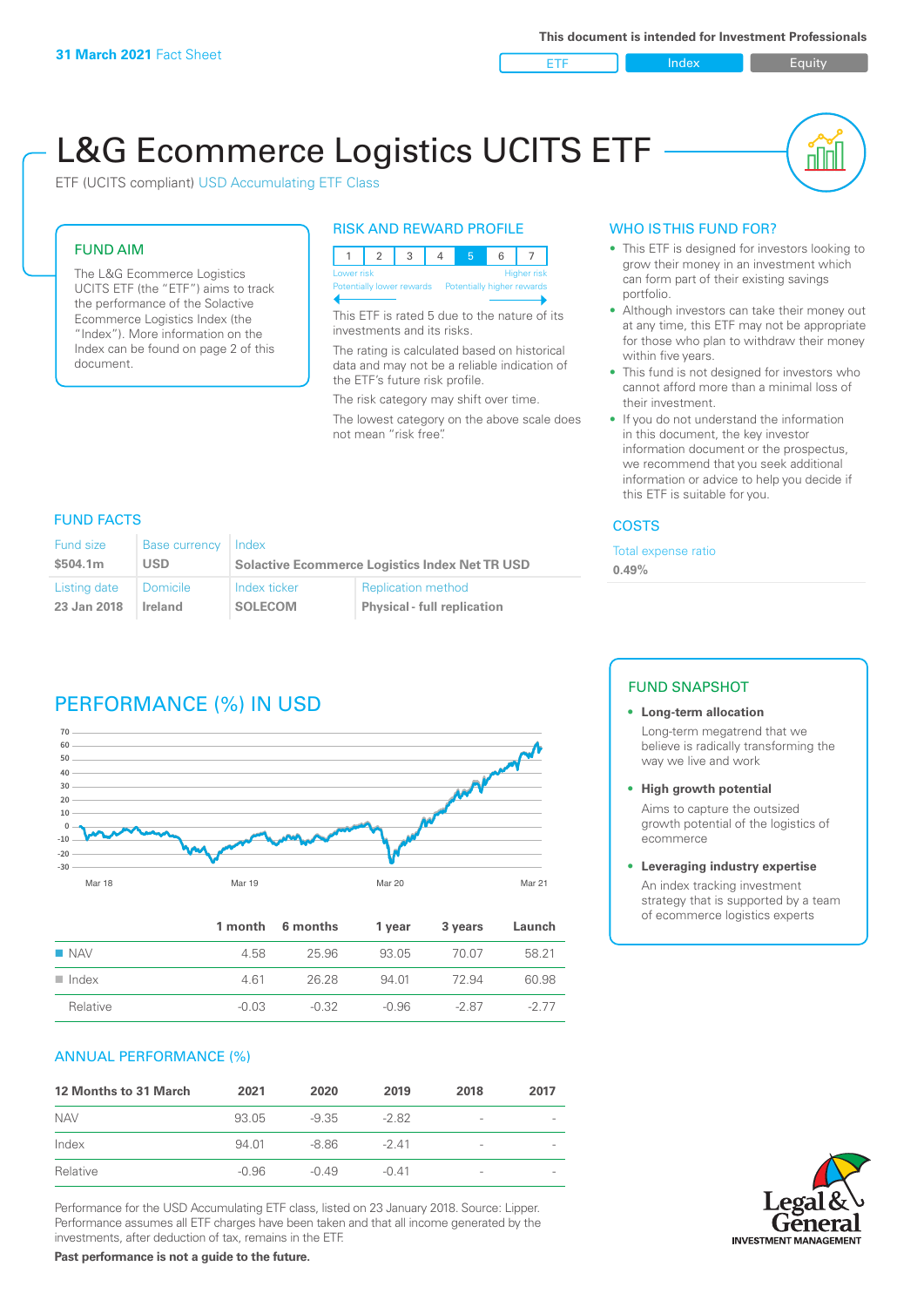# L&G Ecommerce Logistics UCITS ETF

ETF (UCITS compliant) USD Accumulating ETF Class

# INDEX BREAKDOWN

The breakdowns below relate to the Index. The ETF's portfolio may deviate from the below. All data source LGIM unless otherwise stated. Totals may not sum to 100% due to rounding.



#### SECTOR (%)

| $\blacksquare$ Industrials | 62.3 |
|----------------------------|------|
| Consumer Discretionary     | 15.4 |
| Information Technology     | 10.6 |
| $\blacksquare$ Financials  | 2.9  |
| Logistics Automation       | 27   |
| $\blacksquare$ Ecommerce   | 24   |
| Consumer Staples           | 21   |
| Cloud Providers            | 1.7  |
|                            |      |



# CURRENCY (%)

| $\blacksquare$ USD | 38.5 |
|--------------------|------|
| <b>JPY</b>         | 19.6 |
| <b>EUR</b>         | 13.6 |
| $\blacksquare$ DKK | 7.3  |
| $H$ HKD            | 7.0  |
| CHF                | 3.2  |
| $\blacksquare$ TWD | 3.0  |
| $\Box$ CAD         | 2.4  |
| $K$ KRW            | 2.3  |
| $\Box$ Other       | 3.1  |
|                    |      |

■ Top 10 constituents 34.6%  $\blacksquare$  Rest of Index 65.4% No. of constituents in Index 39

# TOP 10 CONSTITUENTS (%)

| Nippon Yusen                 | 43  |
|------------------------------|-----|
| Vipshop                      | 42  |
| Ryder                        | 37  |
| Kerry Logistics              | 36  |
| Sinotrans                    | 34  |
| Maersk                       | 32  |
| Kuehne + Nagel International | 3.2 |
| <b>XPO Logistics</b>         | 3.1 |
| Dimerco Express              | 3 O |
| Nippon Express               | 29  |
|                              |     |

# INDEX DESCRIPTION

The Index aims to track the performance of a basket of stocks of logistics service providers and technology companies who are engaged in ecommerce.

The Index is comprised of companies which are publically traded on various stock exchanges around the world that provide (i) "logistics" services (i.e. the warehousing of goods or the fulfilment and delivery of goods) or (ii) software solutions to companies that provide logistic services in connection with "ecommerce" (i.e. the buying and selling of goods on the internet). A company is only eligible for inclusion in the Index if (1) it is of a sufficient size (determined by reference to the total market value of the proportion of its shares that are publically traded) and (2) it is sufficiently "liquid" (a measure of how actively its shares are traded on a daily basis).

The universe of companies out of which the Index selection is made is refreshed annually in April. However, the Index is reconstituted semi-annually in April and October in accordance with the full selection criteria and all companies are equally weighted within the Index. On a monthly basis, the weight of each company is assessed and, if any of them exceeds 15% of the Index, the weights of all companies are adjusted so that they are again equally weighted within the Index.

## INVESTMENT MANAGER

GO ETF Solutions LLP is the investment manager for each of the exchange traded funds (ETFs) issued by Legal & General UCITS ETF Plc and is responsible for the day-to-day investment management decisions for this ETF. The team is highly experienced with respect to all aspects relating to the management of an ETF portfolio, including collateral management, OTC swap trading, adherence to UCITS regulations and counterparty exposure and monitoring.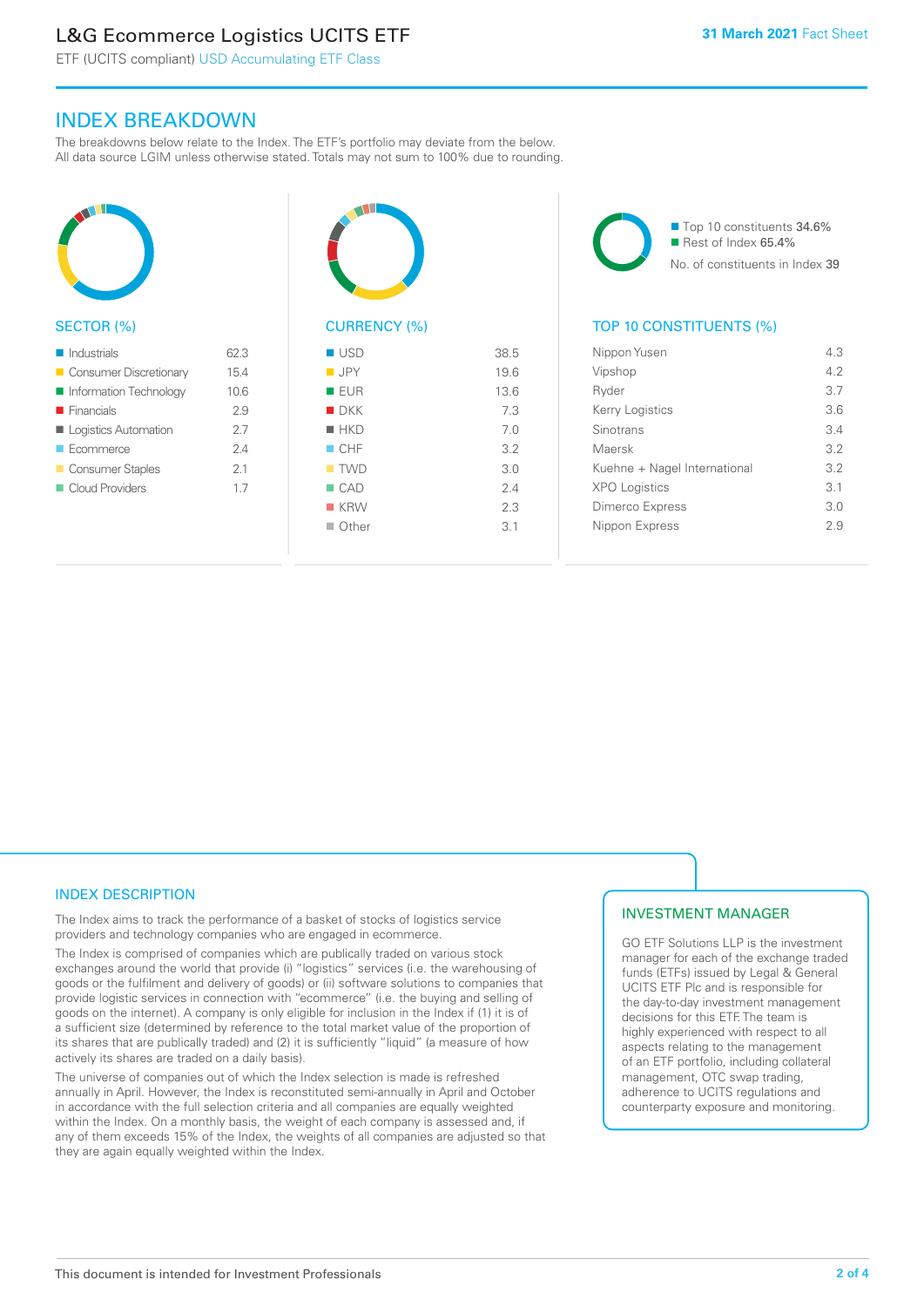# L&G Ecommerce Logistics UCITS ETF

ETF (UCITS compliant) USD Accumulating ETF Class

#### KEY RISKS

- The value of an investment and any income taken from it is not guaranteed and can go down as well as up; you may not get back the amount you originally invested.
- An investment in the ETF involves a significant degree of risk. Any decision to invest should be based on the information contained in the relevant prospectus. Prospective investors should obtain their own independent accounting, tax and legal advice and should consult their own professional advisers to ascertain the suitability of the ETF as an investment.
- The value of the shares in the ETF is directly affected by increases and decreases in the value of the Index. Accordingly the value of a share in the ETF may go up or down and a shareholder may lose some or the entire amount invested.
- The ETF's ability to closely track the Index will be affected by its ability to purchase and/or sell the Index constituents and any legal or regulatory restrictions or disruptions affecting them.
- The ETF's ability to closely track the Index will also be affected by transaction costs and taxes incurred when adjusting its investment portfolio generally and/or to mirror any periodic adjustments to the constituents of the Index. There can be no certainty that ETF shares can always be bought or sold on a stock exchange or that the market price at which the ETF shares may be traded on a stock exchange will reflect the performance of the Index.
- The ETF is subject to the risk that third party service providers (such as a bank entering into swaps with the ETF or the ETF's depositary) may go bankrupt or fail to pay money due to the ETF or return property belonging to the ETF.
- As the Index includes micro, small and medium-sized publicly traded companies, the ETF is subject to the risk that such companies may be more vulnerable to adverse business or economic events and greater and more unpredictable price changes than larger companies or the stock market as a whole.
- Companies that provide logistics services or software solutions to logistic service providers in connection with ecommerce are particularly vulnerable to changes in business cycles and general reductions in consumer spending resulting from recession or other economic factors. Such factors could lead to a decline in the value of the companies represented in the Index and therefore the ETF.
- There is no capital guarantee or protection on the value of the ETF. Investors can lose all the capital invested in the ETF.
- Please refer to the "Risk Factors" section of the Issuer's Prospectus and the Fund **Supplement**

For mo[re inf](https://www.lgimetf.com/)ormation, please refer to the key investor information document on our website Ø

#### TRADING INFORMATION

| <b>Exchange</b>           | <b>Currency ISIN</b> |              | <b>SEDOL</b>   | <b>Ticker Bloomberg</b> |
|---------------------------|----------------------|--------------|----------------|-------------------------|
| London Stock Exchange USD |                      | IE00BF0M6N54 | BF0M6N5        | ECOM ECOM LN            |
| London Stock Exchange GBP |                      | IE00BF0M6N54 | <b>BF0M776</b> | ECOG ECOG LN            |
| Deutsche Börse            | EUR                  | IE00BF0M6N54 | <b>BF0M798</b> | FTI H GY<br>FTI H       |
| Borsa Italiana            | EUR                  | IE00BF0M6N54 | <b>BF0M787</b> | ECOM ECOM IM            |
| <b>NYSE Euronext</b>      | <b>EUR</b>           | IE00BF0M6N54 | BE0M7B0        | ECOM ECOM NA            |
| <b>SIX Swiss Exchange</b> | CHE                  | IE00BF0M6N54 | <b>BMG6919</b> | ECOM ECOM SW            |

The currency shown is the trading currency of the listing.



#### SPOTLIGHT ON LEGAL & GENERAL INVESTMENT MANAGEMENT

We are one of Europe's largest asset managers and a major global investor, with assets under management of €1,431.1 billion (as at 31 December 2020). We work with a wide range of global clients, including pension schemes, sovereign wealth funds, fund distributors and retail investors.

Source: LGIM internal data as at 31 December 2020. The AUM disclosed aggregates the assets managed by LGIM in the UK, LGIMA in the US and LGIM Asia in Hong Kong. The AUM includes the value of securities and derivatives positions.

# COUNTRY REGISTRATION



## TO FIND OUT MORE



#### **Index Disclaimer**

The L&G Ecommerce Logistics UCITS ETF (the "ETF") is not sponsored, promoted, sold or supported by Solactive AG. Nor does Solactive AG offer any express or implicit guarantee or assurance either with regard to the results of using the Index and/or Index trade mark or the Index price, at any time or in any other respect.

The Solactive eCommerce Logistics Index Net Total Return (the "Index") is calculated and published by Solactive AG. Solactive AG uses its best efforts to ensure that the Index is calculated correctly. Irrespective of its obligations towards Legal & General UCITS ETF Plc, Solactive AG has no obligation to point out errors in the Index to third parties including, but not limited to, investors and/or financial intermediaries of the ETF. Solactive AG does not guarantee the accuracy and/or the completeness of the Index or any related data, and shall not have any liability for any errors, omissions or interruptions therein. Neither publication of the Index by Solactive AG, nor the licensing of the Index or Index trade mark, for the purpose of use in connection with the ETF,

constitutes a recommendation by Solactive AG to invest capital in said ETF nor does it, in any way, represent an assurance or opinion of Solactive AG with regard to any investment in this ETF. In no event shall Solactive AG have any liability for any lost profits or indirect, punitive, special or consequential damages or losses, even if notified of the possibility thereof.